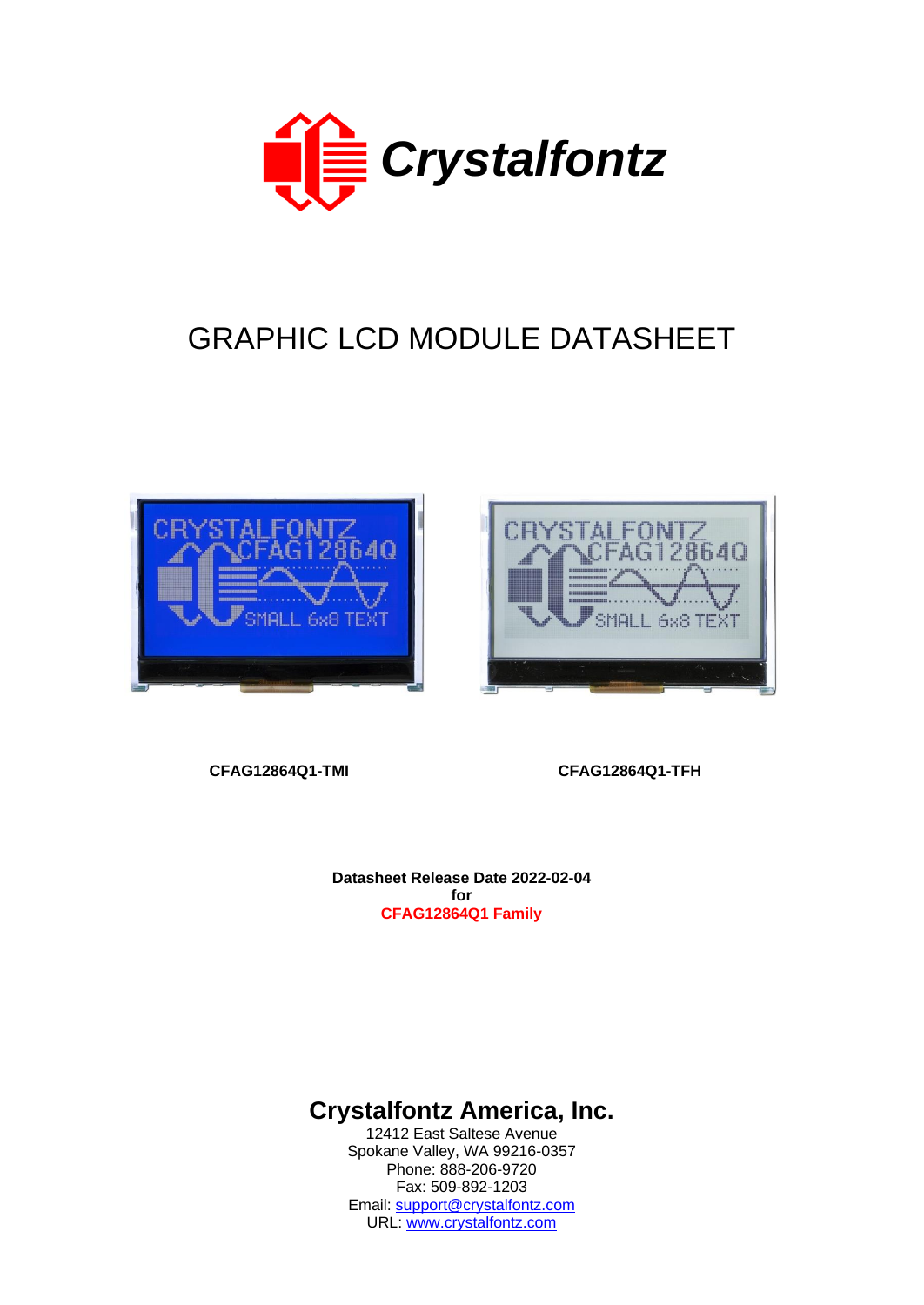

# **CONTENTS**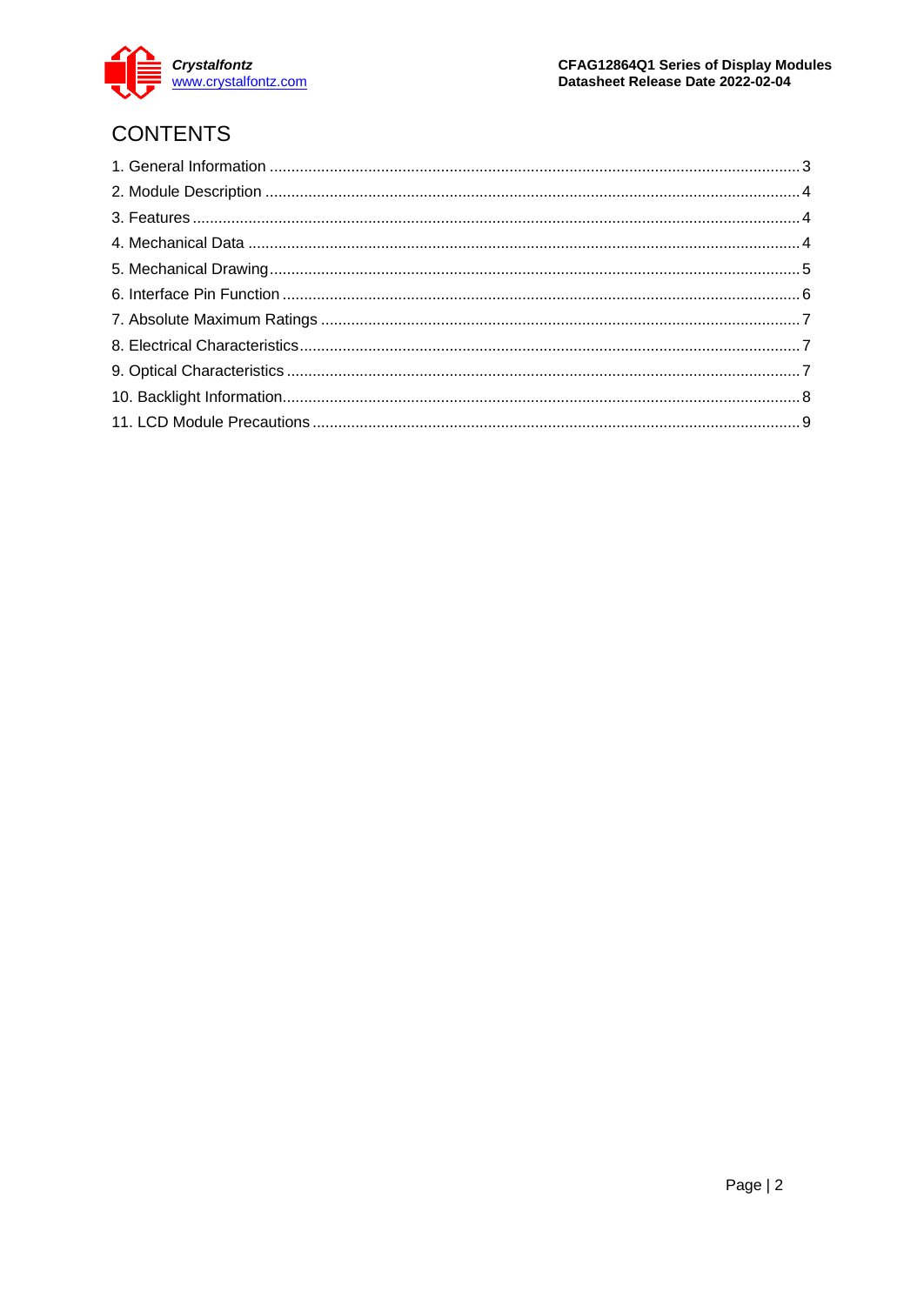

## <span id="page-2-0"></span>**1. General Information**

#### **Datasheet Revision History**

Datasheet Release: **2022-02-04**

Datasheet for the CFAG12864Q1 of graphic LCD display modules.

#### **Product Change Notifications**

You can check for or subscribe to **Part Change Notices** for this display module on our website.

#### **Variations**

Slight variations between lots are normal (e.g., contrast, color, or intensity).

#### **Volatility**

This display module has volatile memory.

#### **Disclaimer**

Certain applications using Crystalfontz America, Inc. products may involve potential risks of death, personal injury, or severe property or environmental damage ("Critical Applications"). CRYSTALFONTZ AMERICA, INC. PRODUCTS ARE NOT DESIGNED, INTENDED, AUTHORIZED, OR WARRANTED TO BE SUITABLE FOR USE IN LIFE-SUPPORT APPLICATIONS, DEVICES OR SYSTEMS OR OTHER CRITICAL APPLICATIONS. Inclusion of Crystalfontz America, Inc. products in such applications is understood to be fully at the risk of the customer. In order to minimize risks associated with customer applications, adequate design and operating safeguards should be provided by the customer to minimize inherent or procedural hazard. Please contact us if you have any questions concerning potential risk applications.

Crystalfontz America, Inc. assumes no liability for applications assistance, customer product design, software performance, or infringements of patents or services described herein. Nor does Crystalfontz America, Inc. warrant or represent that any license, either express or implied, is granted under any patent right, copyright, or other intellectual property right of Crystalfontz America, Inc. covering or relating to any combination, machine, or process in which our products or services might be or are used.

All specifications in datasheets on our website are, to the best of our knowledge, accurate but not guaranteed. Corrections to specifications are made as any inaccuracies are discovered.

Company and product names mentioned in this publication are trademarks or registered trademarks of their respective owners.

Copyright © 2022 by Crystalfontz America, Inc.,12412 East Saltese Avenue, Spokane Valley, WA 99216 U.S.A.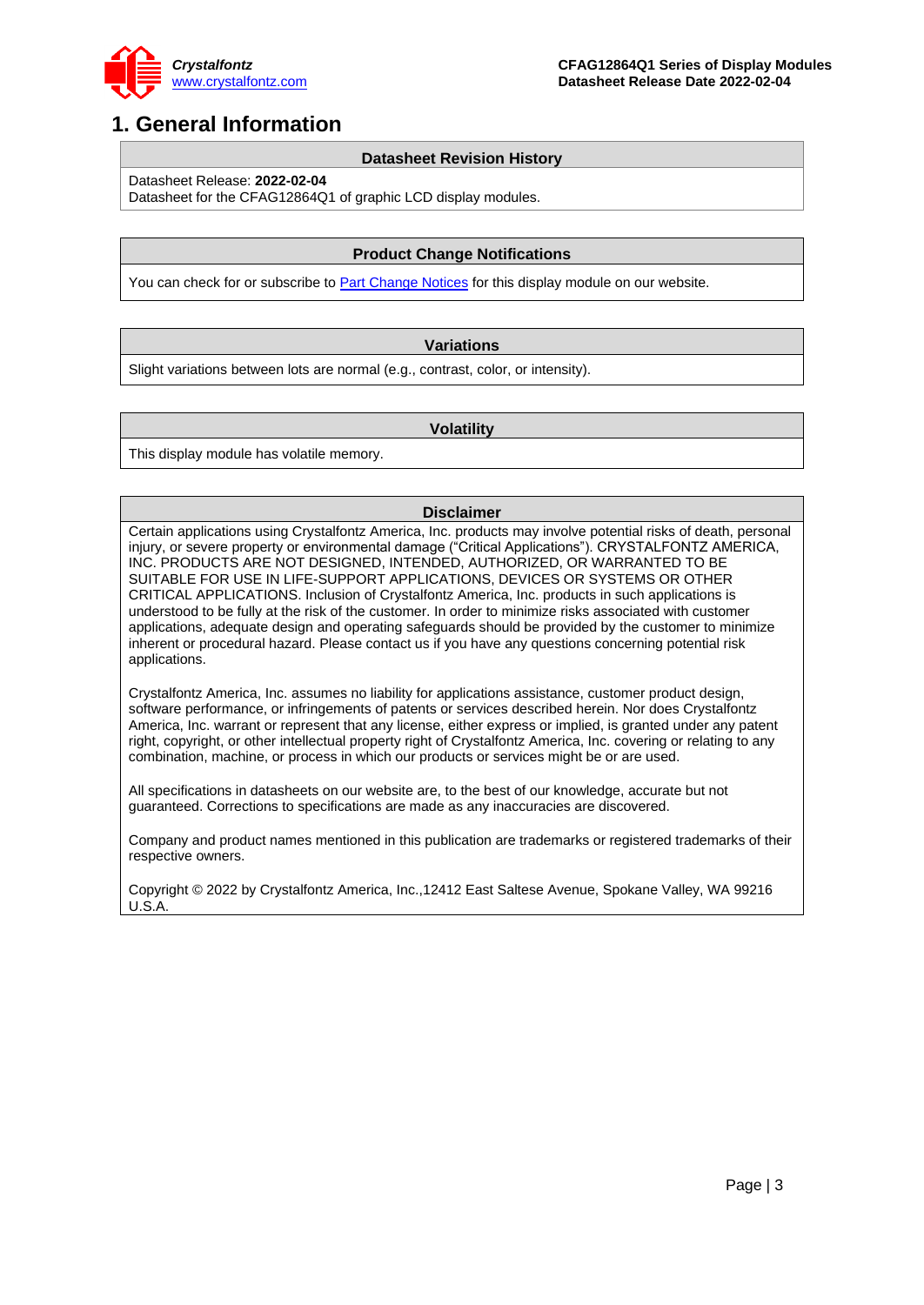

# <span id="page-3-0"></span>**2. Module Description**

These graphic LCD display modules use very low power consumption. These displays have a built-in Sitronix ST7567 controller.

Please see Sitronix ST7567 [LCD Controller Datasheet](https://www.crystalfontz.com/controllers/Sitronix/ST7567) for further reference.



- 1. Crystalfontz
- 2. Graphic LCD
- 3. 128x64 resolution
- 4. Series name and revision number
- 5. TMI White backlight, STN Negative, Blue, Transmissive TFH – White backlight, FSTN Negative, Black, Transflective

### <span id="page-3-1"></span>**3. Features**

- 128\*64 Dot Matrix
- Built-in Controller ST7567 (or equivalent)
- Viewing Direction: 6 o'clock
- +5V Power Supply
- Operating Temperature: -20°C to +70°C
- 1/65 Duty, 1/9 Bias
- Interface: 8-Bit Parallel, SPI

### <span id="page-3-2"></span>**4. Mechanical Data**

| <b>Item</b>              | <b>Specification</b><br>(mm)  | <b>Specification</b><br>(inch, reference) |
|--------------------------|-------------------------------|-------------------------------------------|
| Overall Width and Height | 80.0 (W) x 54.0 (H) x 9.5 (D) | $3.149$ (W) x 2.126 (H) x 0.374 (D)       |
| Viewing Area             | 70.7 (W) x 38.8 (H)           | 2.783 (W) x 1.528 (H)                     |
| Active Area              | 66.52 (W) x 33.24 (H)         | $2.619$ (W) x 1.309 (H)                   |
| Dot Size                 | $0.48$ (W) x $0.48$ (H)       | $0.019$ (W) x $0.019$ (H)                 |
| Dot Pitch                | $0.52$ (W) x $0.52$ (H)       | $0.020$ (W) x $0.020$ (H)                 |
| Weight (Typical)         | 40 grams                      | 1.41 ounces                               |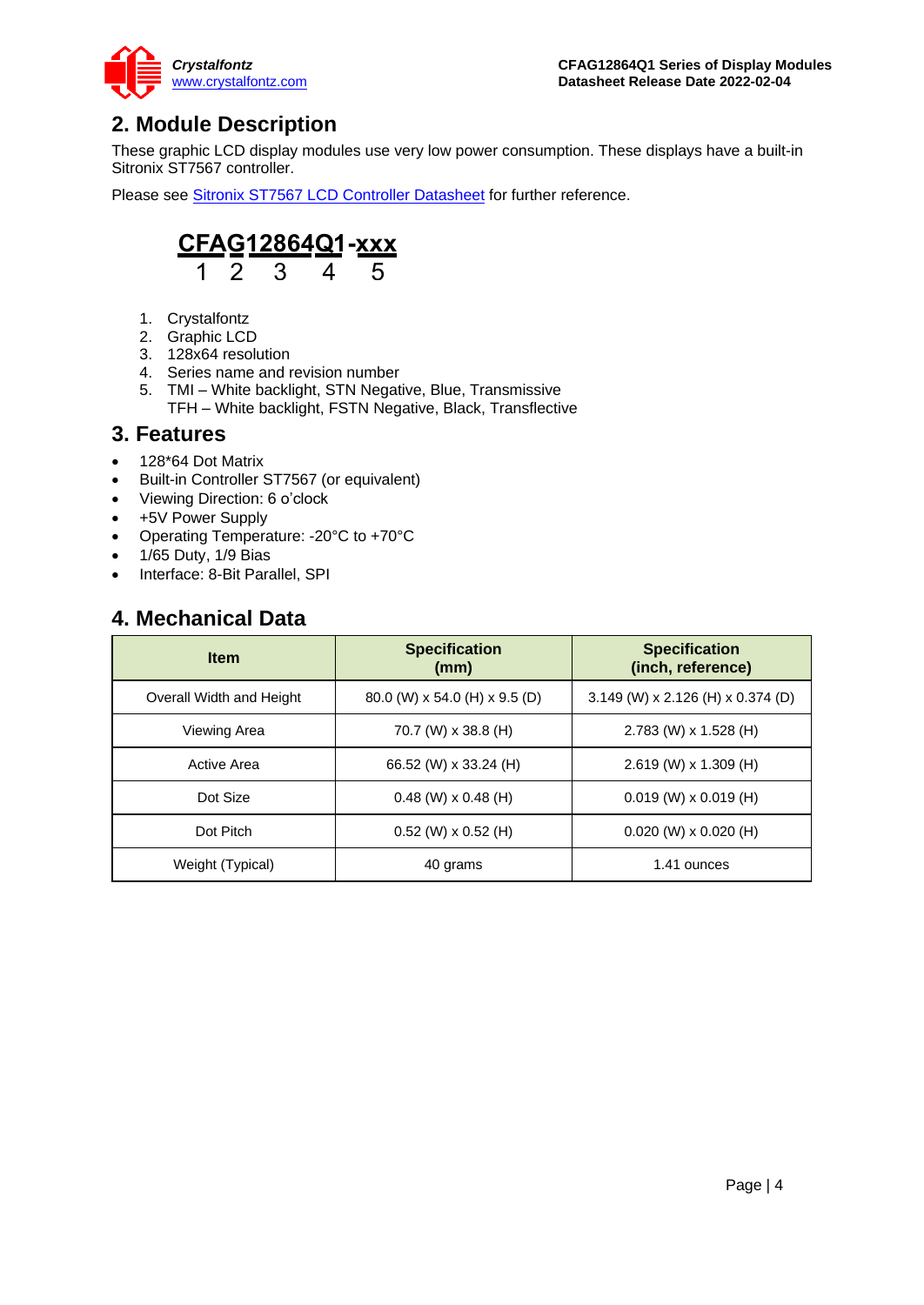

# **5. Mechanical Drawing**

<span id="page-4-0"></span>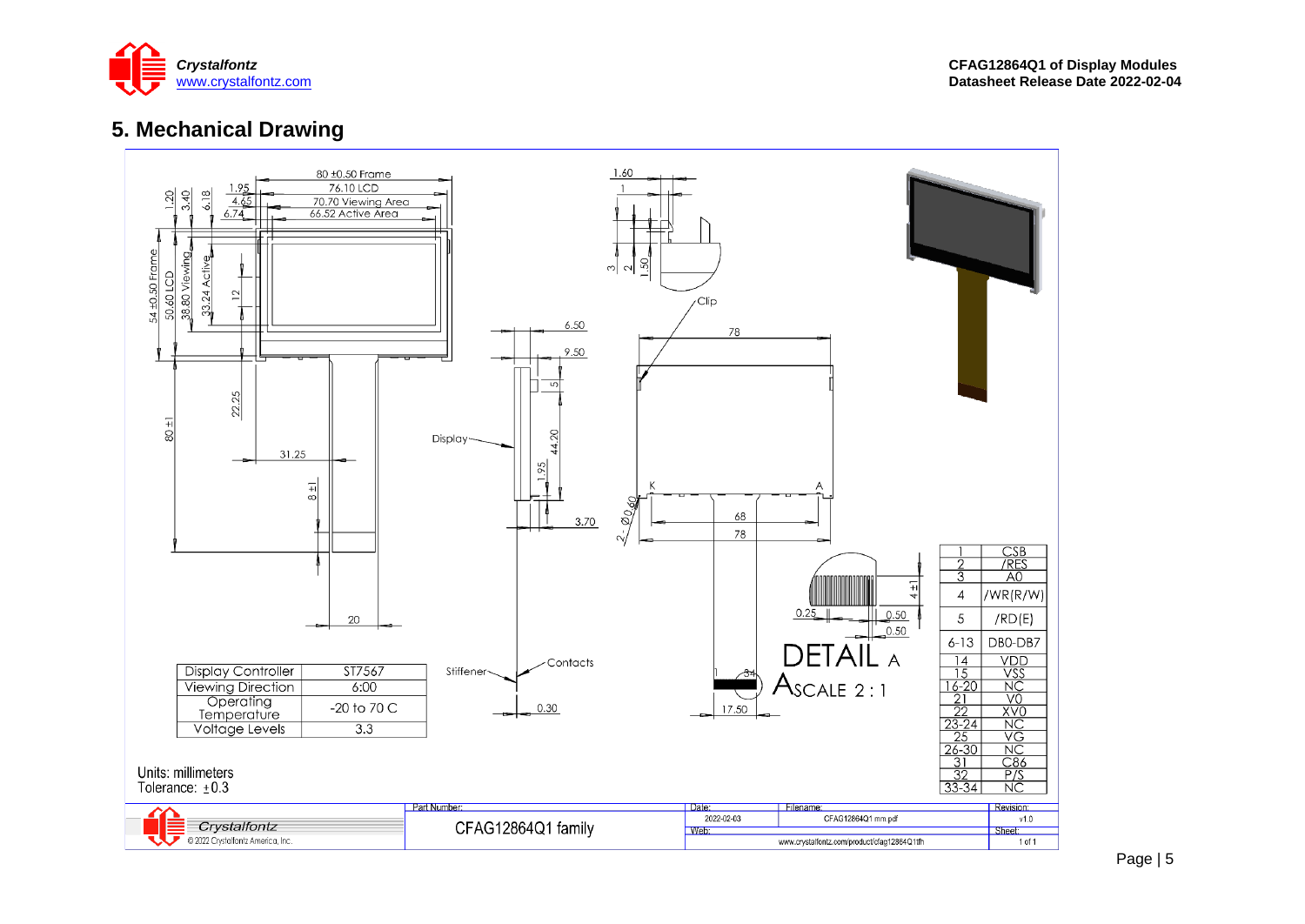

# <span id="page-5-0"></span>**6. Interface Pin Function**

| Pin<br>No.     | <b>Symbol</b>         | Level          | <b>Function</b>                                                                                                                                                                                                                                                                                                                                                              |  |  |  |  |  |
|----------------|-----------------------|----------------|------------------------------------------------------------------------------------------------------------------------------------------------------------------------------------------------------------------------------------------------------------------------------------------------------------------------------------------------------------------------------|--|--|--|--|--|
| $\mathbf 1$    | <b>CSB</b>            | L              | Chip Select Signal                                                                                                                                                                                                                                                                                                                                                           |  |  |  |  |  |
| $\overline{2}$ | /RES                  | L              | Hardware reset signal                                                                                                                                                                                                                                                                                                                                                        |  |  |  |  |  |
| 3              | A0                    | L              | Data/Command pin, determines whether the data bits are data or<br>command.<br>A0=H: Indicates that D0-D7 are display data.<br>A0=L: Indicates that D0-D7 are command data.                                                                                                                                                                                                   |  |  |  |  |  |
| 4              | /WR(R/W)              | L              | When connected to 8080 series MPU, this pin is treated as the /WR signal<br>of the 8080 MPU and is active low.<br>The signals on the data bus are latched at the rising edge of the /WR<br>signal.<br>When connected to 6800 series MPU, this pin is treated as the R/W signal<br>of the 6800 MPU and decides the access type:<br>When $R/W = H$ : Read<br>When R/W=L: Write |  |  |  |  |  |
| 5              | /RD(E)                | L              | When connected to 8080 series MPU, this pin is treated as the /RD signal<br>of the 8080 MPU and is active low.<br>The data bus is in an output status when this signal is "L".<br>When connected to 6800 series MPU, this pin is treated as the "E" signal<br>of the 6800 MPU and is active high.<br>This is the enable clock input terminal of the 6800 series MPU.         |  |  |  |  |  |
| 6-13           | DB0-DB7               | 1/O            | Data bus lines                                                                                                                                                                                                                                                                                                                                                               |  |  |  |  |  |
| 14             | <b>V<sub>DD</sub></b> | $\blacksquare$ | Supply Voltage for Logic                                                                                                                                                                                                                                                                                                                                                     |  |  |  |  |  |
| 15             | Vss                   | $\frac{1}{2}$  | Ground                                                                                                                                                                                                                                                                                                                                                                       |  |  |  |  |  |
| $16 - 20$      | N <sub>C</sub>        | <b>NC</b>      | No connection                                                                                                                                                                                                                                                                                                                                                                |  |  |  |  |  |
| 21             | $V_0$                 | L              | LCD driving voltage for common circuits at negative frame. Output of the<br>V <sub>0</sub> generator internal to the controller.                                                                                                                                                                                                                                             |  |  |  |  |  |
| 22             | $XV_0$                |                | LCD driving voltage for common circuits at positive frame. Output of the<br>XV <sub>0</sub> generator internal to the controller.                                                                                                                                                                                                                                            |  |  |  |  |  |
| $23 - 24$      | N <sub>C</sub>        |                | No connection                                                                                                                                                                                                                                                                                                                                                                |  |  |  |  |  |
| 25             | VG                    |                | LCD driving voltage for segment circuits                                                                                                                                                                                                                                                                                                                                     |  |  |  |  |  |
| 26-30          | NC.                   |                | No connection                                                                                                                                                                                                                                                                                                                                                                |  |  |  |  |  |
| 31             | C86                   | L              | This is the MPU interface selection pin.<br>C86=H: 6800 series MPU interface.<br>C86=L: 8080 series MPU interface.                                                                                                                                                                                                                                                           |  |  |  |  |  |
| 32             | P/S                   | T              | This is the parallel data input/serial data input switch terminal.<br>P/S=H: Parallel data input<br>P/S=L: Serial data input<br>The following applies depending on the P/S status:<br>Data/Command<br>P/S<br><b>Serial Clock</b><br>Data<br><b>Read/Write</b><br>D0-D7<br>/RD, /WR<br>H<br>A <sub>0</sub><br>X<br><b>Write Only</b><br>A0<br>SI (D7)<br>SCL (D6)<br>L        |  |  |  |  |  |
| 33-34          | NC                    |                | No connection                                                                                                                                                                                                                                                                                                                                                                |  |  |  |  |  |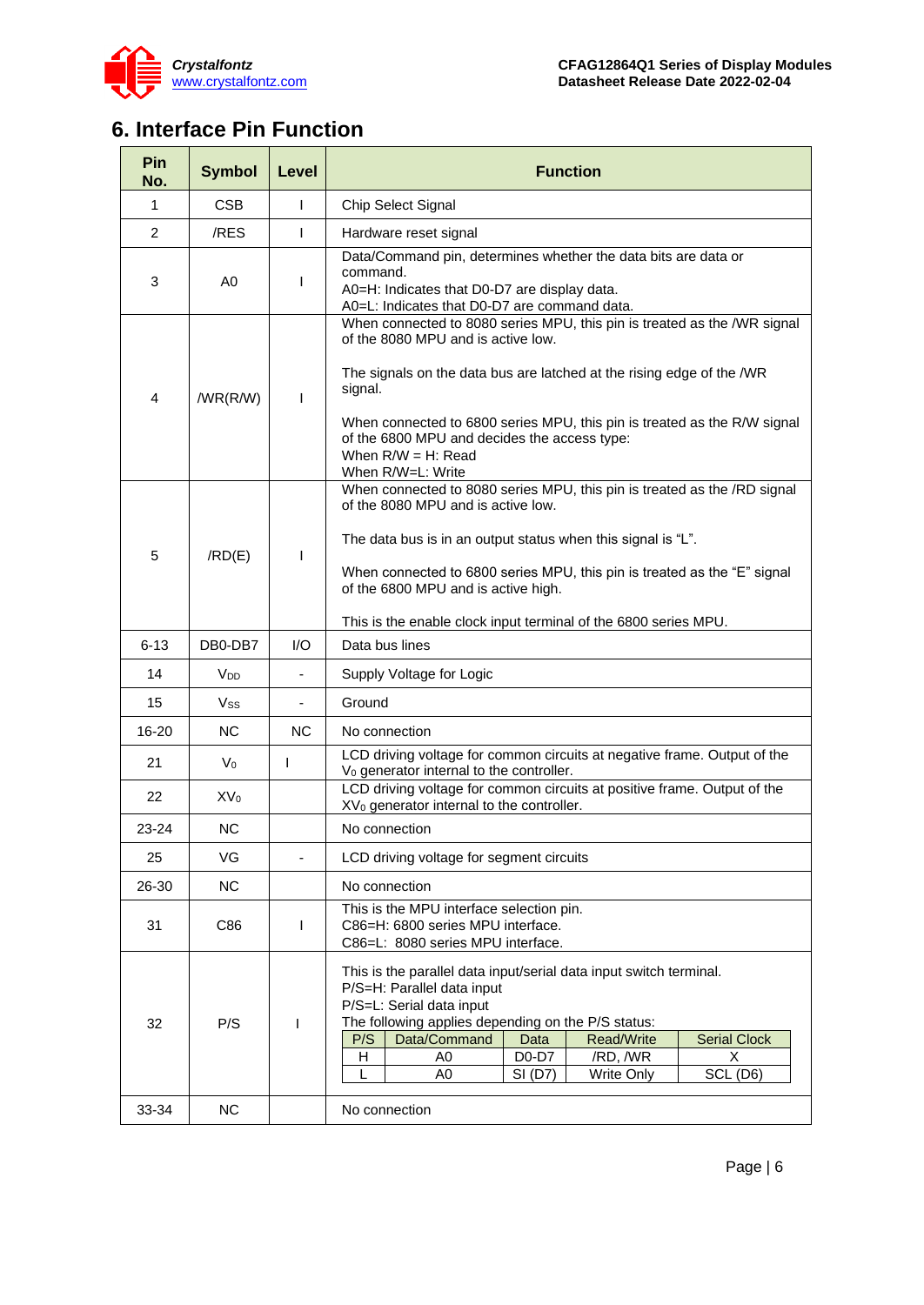

# **7. Absolute Maximum Ratings**

<span id="page-6-0"></span>

| <b>Item</b>                  | <b>Symbol</b>              | <b>Min</b> | <b>Max</b>    | Unit | <b>Notes</b> |
|------------------------------|----------------------------|------------|---------------|------|--------------|
| Power Supply Voltage         | <b>V<sub>DD</sub></b>      | $-0.3$     | 3.6           | ٧    | (1)(2)       |
| Power Supply Voltage         | $V_0$ -X $V_0$             | $-0.3$     | 16            | V    | (1)(2)       |
| Input Voltage                | Vı                         | $-0.3$     | $V_{DD}$ +0.3 | V    | -            |
| <b>Operating Temperature</b> | $\mathsf{T}_{\mathsf{OP}}$ | $-20$      | $+70$         | °C   |              |
| Storage Temperature          | $\mathsf{T}_{\texttt{ST}}$ | -30        | $+80$         | °C   |              |

*Note: These are stress ratings only. Extended exposure to the absolute maximum ratings may affect device reliability or cause permanent damage. Functional operation should be restricted to the limits in the Electrical Characteristics table below.*

# <span id="page-6-1"></span>**8. Electrical Characteristics**

| <b>Item</b>                                   | <b>Symbol</b>     | <b>Condition</b>    | <b>Min</b>            | <b>Typ</b>               | <b>Max</b>            | <b>Unit</b> |
|-----------------------------------------------|-------------------|---------------------|-----------------------|--------------------------|-----------------------|-------------|
| Supply Voltage for Logic                      | $V_{DD} - V_{SS}$ |                     | 2.7                   | 3.0                      | 3.3                   | $\vee$      |
| Supply Voltage for LCM*                       | $V_0$ - $XV_0$    | $Ta = -25^{\circ}C$ | 9.7                   | 9.9                      | 10.1                  | $\vee$      |
| High-level Input                              | Vıн               |                     | $0.7$ V <sub>DD</sub> | $\overline{\phantom{0}}$ | <b>V<sub>DD</sub></b> | $\vee$      |
| Low-level Input                               | <b>VIL</b>        |                     | <b>Vss</b>            | $\overline{\phantom{a}}$ | $0.3$ V <sub>DD</sub> | V           |
| <b>High-level Output</b>                      | <b>V</b> он       |                     | $0.8$ $V_{DD}$        |                          | <b>V<sub>DD</sub></b> | V           |
| Low-level Output                              | VOL               |                     | <b>Vss</b>            | ۰                        | $0.2$ V <sub>DD</sub> | V           |
| <b>Supply Current</b><br>(without backlights) | <b>I</b> DD       |                     | ٠                     | 0.3                      | 1                     | mA          |

*\*V0 and XV0 are internally generated by the controller chip. Recommend connecting a ~1µF capacitor between the pins*

## <span id="page-6-2"></span>**9. Optical Characteristics 9.1. CFAG12864Q1-TMI**

| <b>Item</b>           | <b>Symbol</b> | <b>Condition</b> | <b>Min</b>               | <b>Typ</b>               | <b>Max</b> | <b>Unit</b>             |
|-----------------------|---------------|------------------|--------------------------|--------------------------|------------|-------------------------|
|                       | $\theta$      | CR <sub>2</sub>  | 0                        | ٠                        | 20         | $\phi = 180$<br>$\circ$ |
|                       | $\theta$      | $CR \geq 2$      | 0                        | $\overline{\phantom{0}}$ | 40         | $\phi = 0^{\circ}$      |
| View Angle            | $\theta$      | CR <sub>2</sub>  | 0                        |                          | 30         | $\phi = 90^\circ$       |
|                       | $\theta$      | CR <sub>2</sub>  | 0                        |                          | 30         | $\phi = 270$<br>$\circ$ |
| <b>Contrast Ratio</b> | <b>CR</b>     | ٠                | ٠                        | 3                        | ٠          | ٠                       |
|                       | T rise        |                  | $\overline{\phantom{a}}$ | 200                      | 300        | ms                      |
| Response Time         | T fall        | -                | ٠                        | 250                      | 350        | ms                      |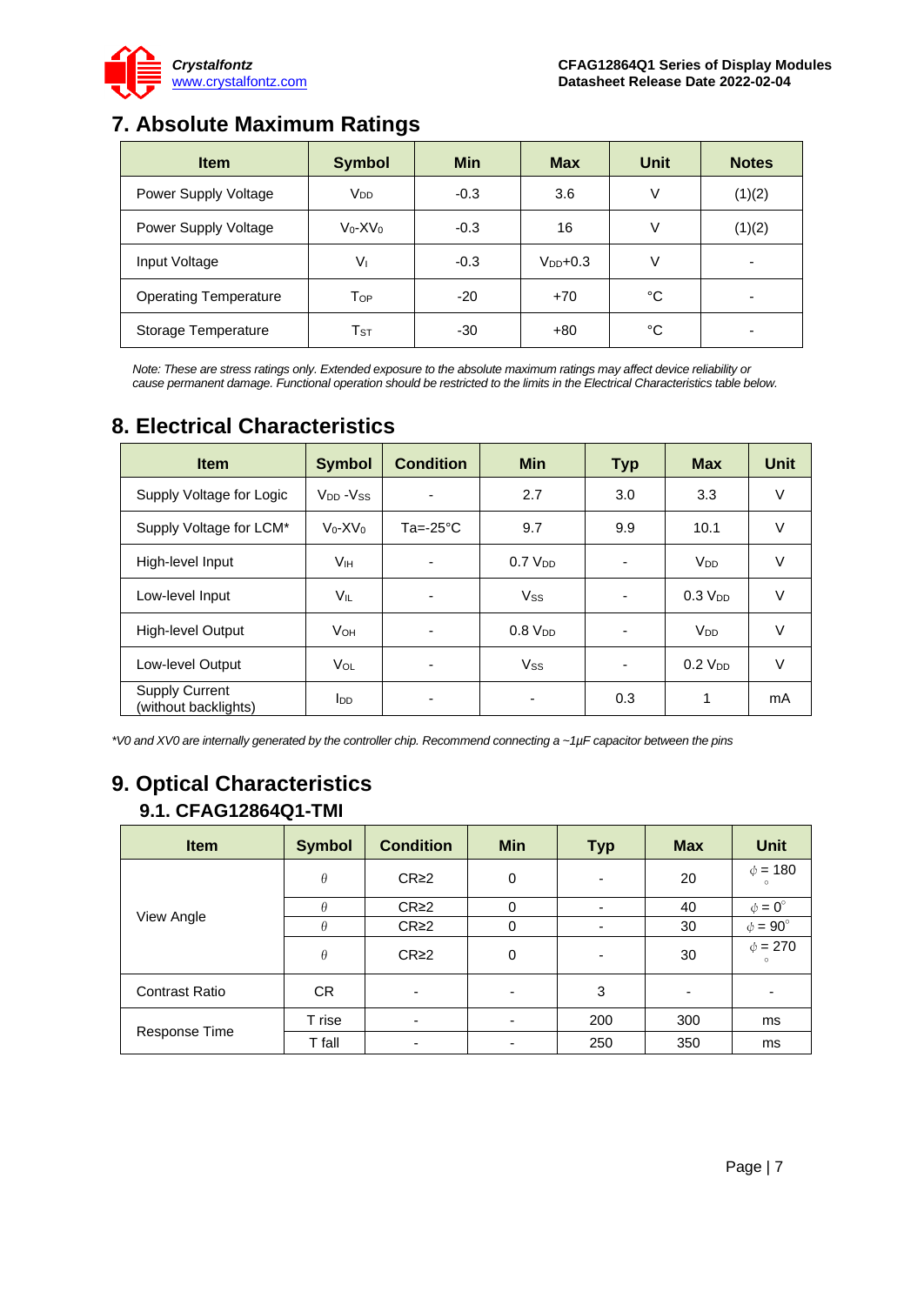

### **9.2. CFAG12864Q1-TFH**

| <b>Item</b>           | <b>Symbol</b> | <b>Condition</b>         | <b>Min</b> | <b>Typ</b> | <b>Max</b> | <b>Unit</b>             |
|-----------------------|---------------|--------------------------|------------|------------|------------|-------------------------|
|                       | $\theta$      | CR <sub>2</sub>          | 0          |            | 30         | $\phi = 180$<br>$\circ$ |
|                       | $\theta$      | CR <sub>2</sub>          | 0          | ۰          | 60         | $\phi = 0^{\circ}$      |
| View Angle            | $\theta$      | CR <sub>2</sub>          | 0          |            | 45         | $\phi = 90^\circ$       |
|                       | $\theta$      | CR <sub>2</sub>          | 0          | -          | 45         | $\phi = 270$<br>$\circ$ |
| <b>Contrast Ratio</b> | <b>CR</b>     |                          |            | 5          |            |                         |
|                       | T rise        | $\overline{\phantom{0}}$ | ٠          | 200        | 300        | ms                      |
| Response Time         | T fall        |                          |            | 250        | 350        | ms                      |

# <span id="page-7-0"></span>**10. Backlight Information**

| <b>Parameter</b>           | <b>Symbol</b>            | <b>Conditio</b><br>n                              | <b>Min</b> | <b>Typ</b>               | <b>Max</b>               | Unit              | <b>Notes</b> |
|----------------------------|--------------------------|---------------------------------------------------|------------|--------------------------|--------------------------|-------------------|--------------|
| <b>Supply Current</b>      | <b>LED</b>               | $V = 3.5v$                                        | ٠          | 96                       | 120                      | mA                | (1)(2)       |
| Supply Voltage             | $\vee$                   |                                                   | 3.4        | 3.5                      | 3.6                      | V                 |              |
| Reverse Voltage            | V <sub>R</sub>           | $\overline{\phantom{a}}$                          | ٠          | $\overline{\phantom{a}}$ | 5                        | V                 |              |
| Luminance<br>(without LCD) | $\mathsf{I} \mathsf{v}$  | $IIFD=96mA$                                       | 840        | 1050                     | $\overline{\phantom{a}}$ | cd/m <sup>2</sup> |              |
| <b>LED Lifetime</b>        | $\overline{\phantom{0}}$ | $I_{LED} = 96mA$<br>$25^{\circ}$ C, 50-<br>60% RH | -          | 50K                      | $\overline{\phantom{a}}$ | Hrs.              | (1)(2)       |
| Color                      | White                    |                                                   |            |                          |                          |                   |              |

*Notes:* 

*(1) Supply current minimum value is only for reference since the LED brightness efficiency keeps enhancing. Current consumption becomes less and less to achieve the same luminance.* 

*(2) Lifetime is defined as the amount of time when the luminance has decayed to <50% of the initial value (50K hours is an estimate for reference only).*

### LED B\L Drive Method

1. Drive from A and K pins (back of display frame)

2. Select R such that backlight supply current is provided

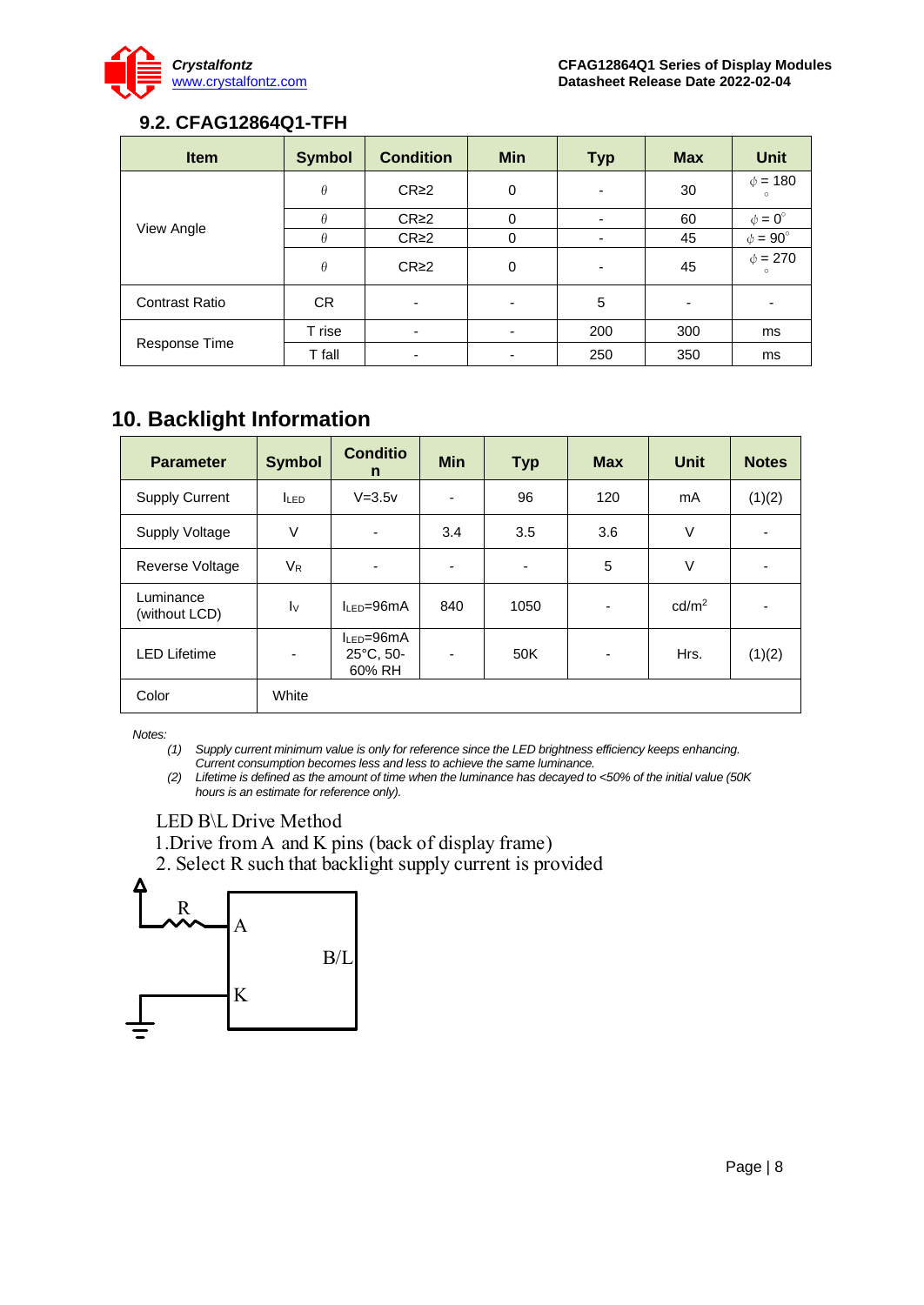

# <span id="page-8-0"></span>**11. LCD Module Precautions**

The precautions below should be followed when using LCD modules to help ensure personal safety, module performance, and compliance of environmental regulations.

#### **11.1. Modules**

- Avoid applying excessive shocks to module or making any alterations or modifications to it.
- Do not make extra holes on the printed circuit board, modify its shape or change the components of LCD display module.
- Do not disassemble the LCD display module.
- Do not operate the LCD display module above the absolute maximum rating.
- Do not drop, bend or twist the LCD display module.
- Soldering: only to the I/O terminals.
- Store in an anti-static electricity container and clean environment.
- It is common to use the "screen saver" to extend the lifetime of the LCD display module.
	- o Do not use the fixed information for long periods of time in real application.
	- $\circ$  Do not use fixed information in LCD panel for long periods of time to extend "screen" burn" effect time.
- Crystalfontz has the right to change the passive components, including R3, R6 & backlight adjust resistors. (Resistors, capacitors and other passive components will have different appearance and color caused by the different supplier.)
- Crystalfontz have the right to change the PCB Rev. (In order to satisfy the supplying stability, management optimization and the best product performance, etc., under the premise of not affecting the electrical characteristics and external dimensions, Crystalfontz has the right to modify the version.).

### **11.2. Handling Precautions**

- Since the display panel is made of glass, do not apply mechanical impacts such as dropping from a high position.
- If the display panel is accidently broken, and the internal organic substance leaks out, be careful not to inhale or touch the organic substance.
- If pressure is applied to the display surface or its neighborhood of the LCD display module, the cell structure may be damaged, so be careful not to apply pressure to these sections.
- The polarizer covering the surface of the LCD display module is soft and can be easily scratched. Please be careful when handling the LCD display module.
- Clean the surface of the polarizer covering the LCD display module if it becomes soiled using following adhesion tape.
	- o Scotch Mending Tape No. 810 or an equivalent
	- $\circ$  Never breathe the soiled surface or wipe the surface using a cloth containing solvent such as ethyl alcohol, since the surface of the polarizer will become cloudy.
	- o The following liquids/solvents may spoil the polarizer:
		- Water
		- **Ketone**
		- Aromatic Solvents
- Hold the LCD display module very carefully when placing the LCD display module into the system housing.
- Do not apply excessive stress or pressure to the LCD display module. And, do not over bend the film with electrode pattern layouts. These stresses will influence the display performance. Also, be sure to secure the sufficient rigidity for the outer cases.

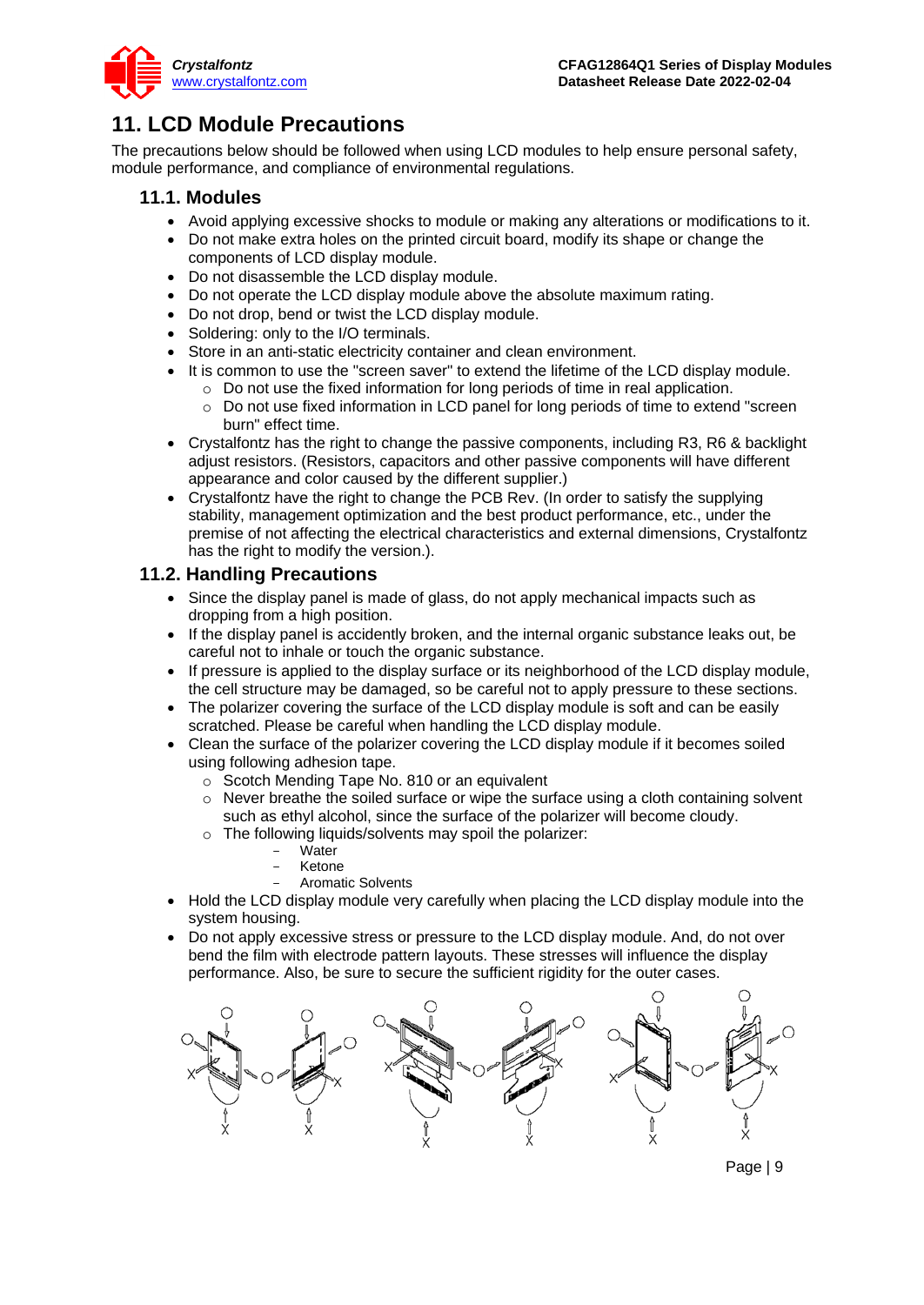

- Do not apply stress to the LSI chips and the surrounding molded sections.
- Do not disassemble or modify the LCD display module.
- Do not apply input signals while the logic power is off.
- Pay sufficient attention to the working environments when handing the LCD display module to prevent occurrence of element breakage accidents by static electricity.
	- o Be sure to make human body grounding when handling LCD display modules.
	- o Be sure to ground tools to use for assembly such as soldering irons.
	- $\circ$  To suppress generation of static electricity, avoid carrying out assembly work under dry environments.
	- $\circ$  Protective film is being applied to the surface of the display panel of the LCD display module. Be careful since static electricity may be generated when exfoliating the protective film.
- Protection film is being applied to the surface of the display panel and removes the protection film before assembling it. At this time, if the LCD display module has been stored for a long period of time, residue adhesive material of the protection film may remain on the surface of the display panel after the film has been removed. In such a case, remove the residue material by the method discussed above.
- If electric current is applied when the LCD display module is being dewed or when it is placed under high humidity environments, the electrodes may become corroded. If this happens proceed with caution when handling the LCD display module.

#### **11.3. Storage Precautions**

- When storing the LCD display modules put them in static electricity preventive bags to avoid exposure to direct sunlight and fluorescent lamps. Also avoid high temperature and high humidity environments and low temperatures (less than 0°C) environments. (We recommend you store these modules in the packaged state when they were shipped from Crystalfontz). Be careful not to let water drops adhere to the packages or bags, and do not let dew gather on them.
- If electric current is applied when water drops are adhering to the surface of the LCD display module the LCD display module may have become dewed. If a dewed LCD display module is placed under high humidity environments it may cause the electrodes to become corroded. If this happens proceed with caution when handling the LCD display module.

#### **11.4. Designing Precautions**

- The absolute maximum ratings are the ratings that cannot be exceeded for LCD display module. If these values are exceeded, panel damage may happen.
- To prevent occurrence of malfunctioning by noise pay attention to satisfy the V<sub>II</sub> and V<sub>IH</sub> specifications and, at the same time, to make the signal line cable as short as possible.
- We recommend that you install excess current preventive unit (fuses, etc.) to the power circuit ( $V_{DD}$ ). (Recommend value: 0.5A)
- Pay sufficient attention to avoid occurrence of mutual noise interference with the neighboring devices.
- As for EMI, take necessary measures on the equipment side.
- When fastening the LCD display module, fasten the external plastic housing section.
- If the power supply to the LCD display module is forcibly shut down, by such errors as taking out the main battery while the LCD display panel is in operation, we cannot guarantee the quality of this LCD display module.
	- $\circ$  Connection (contact) to any other potential than the above may lead to rupture of the IC.

#### **11.5. Disposing Precautions**

• Request the qualified companies to handle the industrial wastes when disposing of the LCD display modules. Or, when burning them, be sure to observe the environmental and hygienic laws and regulations.

#### **11.6. Other Precautions**

- When an LCD display module is operated for a long period of time with a fixed pattern, the fixed pattern may remain as an after image or a slight contrast deviation may occur.
	- $\circ$  If the operation is interrupted and left unused for a while, normal state can be restored.